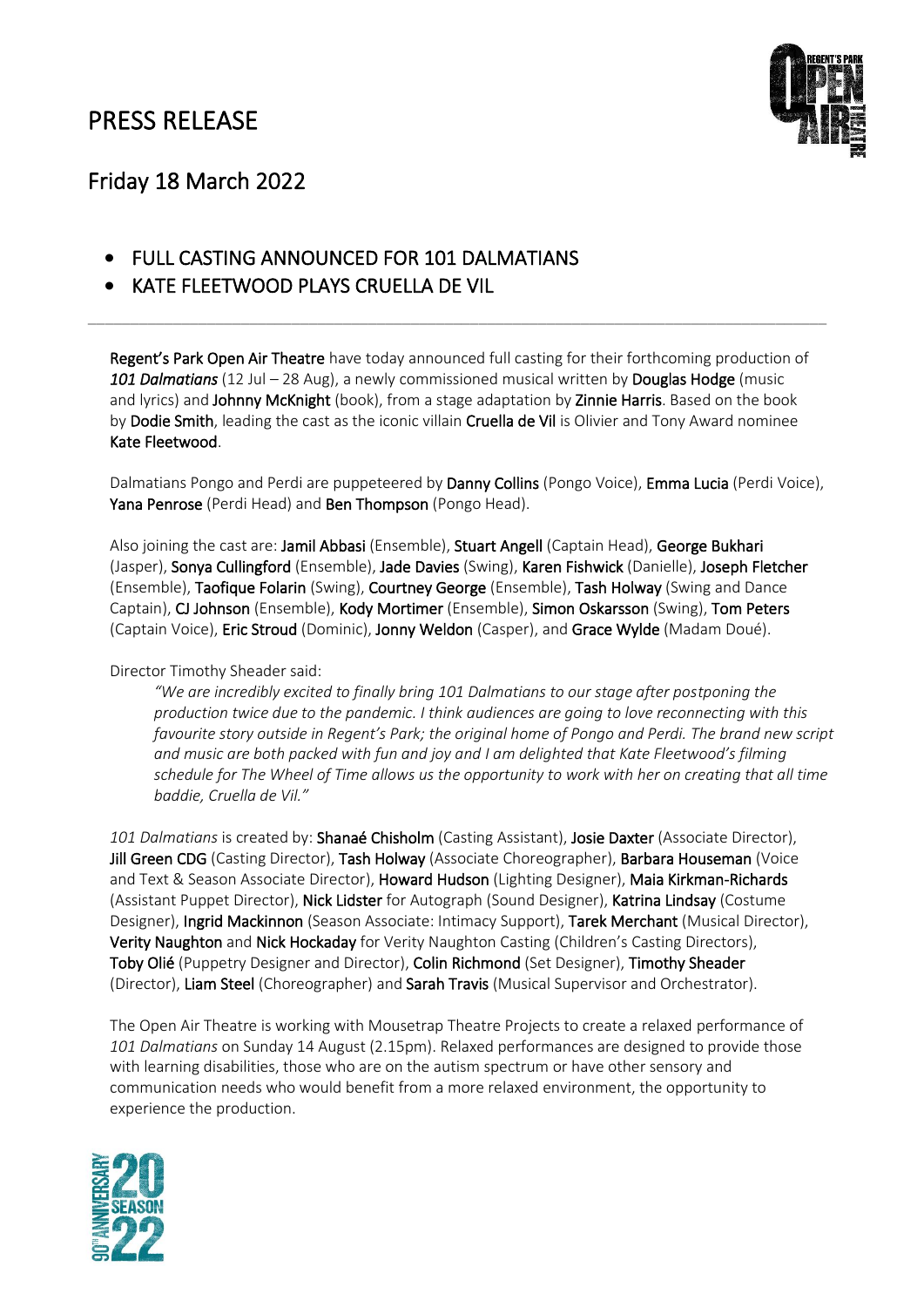

Kate Fleetwood currently plays the leading role of Liandrin Guirale in Amazon Prime's *The Wheel of Time*. Her previous stage roles include: Lady Macbeth (Chichester Festival/Gielgud/ BAM/Broadway) for which she was nominated for a Tony Award, Medea (Almeida) and Goneril in *King Lear* (National Theatre). She also appeared in *Absolute Hell* and *Ugly Lies the Bone* (National Theatre), *Bug* (Found111) and *Life is a Dream* (Donmar Warehouse), for which she received a WhatsOnStage Award nomination for Best Supporting Actress. Kate received an Olivier Award nomination for Best Actress in a Musical for *London Road* (National Theatre), and she also played Tracy Lord in *High Society* (Old Vic).

Kate's television credits include: *Victoria*, *War and Peace*, *The People Next Door*, *The Widower*, *Brave New World* and *Fate: The Winx Club Saga.* Her film credits include: *Star Wars: The Force Awakens*, *The Negotiator*, *London Road*, *Philomena*, *Les Misérables* and *Harry Potter and The Deathly Hallows: Part 1*.

\_\_\_\_\_\_\_\_\_\_\_\_\_\_\_\_\_\_\_\_\_\_\_\_\_\_\_\_\_\_\_\_\_\_\_\_\_\_\_\_\_\_\_\_\_\_\_\_\_\_\_\_\_\_\_\_\_\_\_\_\_\_\_\_\_\_\_\_\_\_\_\_\_\_\_\_\_\_\_\_\_\_\_\_\_\_\_

Regent's Park Open Air Theatre's 90th Anniversary season also includes the musical *Legally Blonde* (13 May – 2 July) directed by Lucy Moss, co-writer and co-director of *Six the Musical*, and - in a second commission from the theatre in 2022 - *Antigone* (3 – 24 September) by *Barber Shop Chronicles* writer Inua Ellams after Sophocles, directed by Max Webster and co-directed by Jo Tyabji.

\_\_\_\_\_\_\_\_\_\_\_\_\_\_\_\_\_\_\_\_\_\_\_\_\_\_\_\_\_\_\_\_\_\_\_\_\_\_\_\_\_\_\_\_\_\_\_\_\_\_\_\_\_\_\_\_\_\_\_\_\_\_\_\_\_\_\_\_\_\_\_\_\_\_\_\_\_\_\_\_\_\_\_\_\_\_\_

\_\_\_\_\_\_\_\_\_\_\_\_\_\_\_\_\_\_\_\_\_\_\_\_\_\_\_\_\_\_\_\_\_\_\_\_\_\_\_\_\_\_\_\_\_\_\_\_\_\_\_\_\_\_\_\_\_\_\_\_\_\_\_\_\_\_\_\_\_\_\_\_\_\_\_\_\_\_\_\_\_\_\_\_\_\_\_

Ends

## PRESS CONTACTS

For production press enquiries: James Lever | E james@joallanpr.com | M 07753 222 768 | T 020 3997 7477 Jo Allan | E [jo@joallanpr.com](mailto:jo@joallanpr.com) | M 07889 905 850 | T 020 3997 7477 Kitty Greenleaf | [E kitty@joallanpr.com](mailto:kitty@joallanpr.com) | M 07545 131 539 | T 020 3997 7477 Tom Kershaw-Green | E [tom@joallanpr.com](mailto:tom@joallanpr.com) | M 07783 765 040 | T 020 3997 7477

## BOX OFFICE INFORMATION

Box Office 0333 400 3562\* | openairtheatre.com Inner Circle, Regent's Park, London, NW1 4NU

\* Mon-Fri 9am - 8pm / Sat 10am – 8pm / Sun & Bank Holidays 10am - 6pm. A £1.80 per ticket telephone booking fee applies.

\_\_\_\_\_\_\_\_\_\_\_\_\_\_\_\_\_\_\_\_\_\_\_\_\_\_\_\_\_\_\_\_\_\_\_\_\_\_\_\_\_\_\_\_\_\_\_\_\_\_\_\_\_\_\_\_\_\_\_\_\_\_\_\_\_\_\_\_\_\_\_\_\_\_\_\_\_\_\_\_\_\_\_\_\_\_\_

\_\_\_\_\_\_\_\_\_\_\_\_\_\_\_\_\_\_\_\_\_\_\_\_\_\_\_\_\_\_\_\_\_\_\_\_\_\_\_\_\_\_\_\_\_\_\_\_\_\_\_\_\_\_\_\_\_\_\_\_\_\_\_\_\_\_\_\_\_\_\_\_\_\_\_\_\_\_\_\_\_\_\_\_\_\_\_

Visit openairtheatre.com for latest ticket prices, concessions and discounts.

### SOCIAL MEDIA

Twitter: @OpenAirTheatre Facebook: RegentsParkOpenAirTheatre Instagram: @RegentsParkOAT

#OAT2022 / #LegallyBlonde / #101Dalmatians / #Antigone

### SEASON PARTNER: Magic Radio

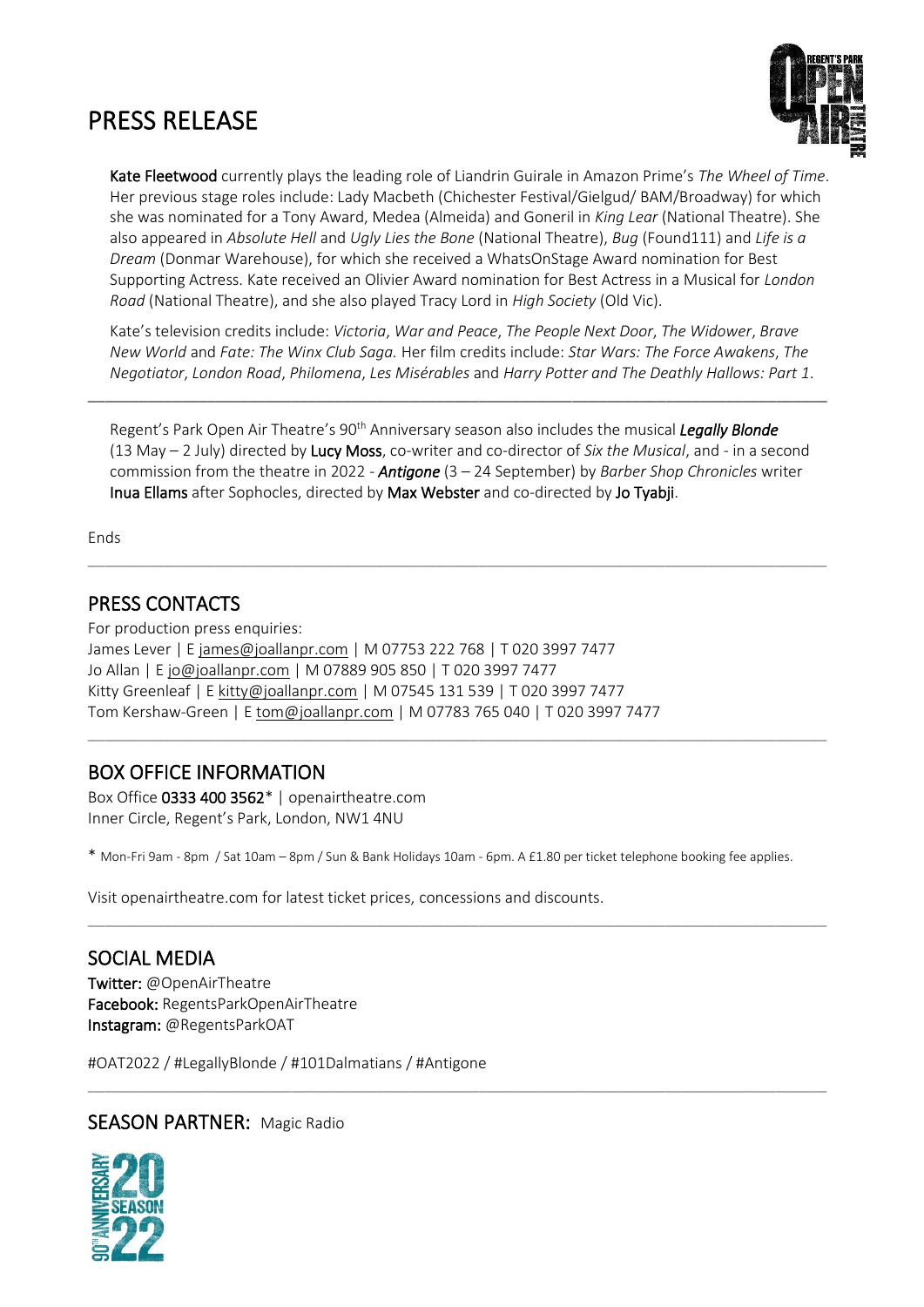## 2022 LISTINGS

## LEGALLY BLONDE

music and lyrics by Laurence O'Keefe and Nell Benjamin book by Heather Hach based on the novel by Amanda Brown and the Metro-Goldwyn-Mayer motion picture

Fri 13 May – Sat 2 July 2022 Press Night: Tues 24 May (7.45pm)

Mon – Sat @ 7.45pm (gates 6.15pm) Thurs & Sat @ 2.15pm (gates 12.45pm) No matinee 14 or 19 May

\_\_\_\_\_\_\_\_\_\_\_\_\_\_\_\_\_\_\_\_\_\_\_\_\_\_\_\_\_\_\_

#### Performances: Assisted Performances:

BSL Interpreted: Tues 21 June (7.45pm) Captioned: Fri 24 June (7.45pm) Audio Described & Touch Tour: Sat 25 June (2.15pm)

#### TICKETS FROM £25

Original Production by Hal Luftig, Fox Theatricals, Dori Berinstein, James L. Nederlander, Independent Presenters Network, Roy Furman, Amanda Lipitz, Broadway Asia, Barbara Whitman, FWPM Group, Ruth Hendel, Cheryl Wiesenfeld, Hal Goldberg, David Binder, James D. Stern, Dougals L. Meyer, Stewart F. Lane, Bonnie Comley, Robert G. Bartner, Michael A. Jenkins, Albert Nocciolino and Warren Trepp; Produced in association with MGM Onstage, Darcie Denkert and Dean Stolber.

## 101 DALMATIANS

#### A New Musical

music & lyrics by Douglas Hodge, book by Johnny McKnight from a stage adaptation by Zinnie Harris based on the book by Dodie Smith

#### Tues 12 July – Sun 28 Aug 2022

Press Night: Fri 22 July (7.45pm)

Tues – Sat @ 7.45pm (gates 6.15pm) Wed, Sat & Sun @ 2.15pm (gates 12.45pm) Extra show Mon 18 July @ 7.45pm (gates 6.15pm) No matinee 14, 16, 17, 21 or 24 July

TICKETS FROM £25 KIDS GO HALF PRICE (Mon-Thurs, excludes Price Band AA)

#### Performances: Assisted Performances:

Relaxed Performance: Sun 14 Aug (2.15pm) BSL Interpreted: Tues 16 Aug (7.45pm) Captioned: Fri 19 Aug (7.45pm) Audio Described & Touch Tour: Sat 27 Aug (2.15pm)